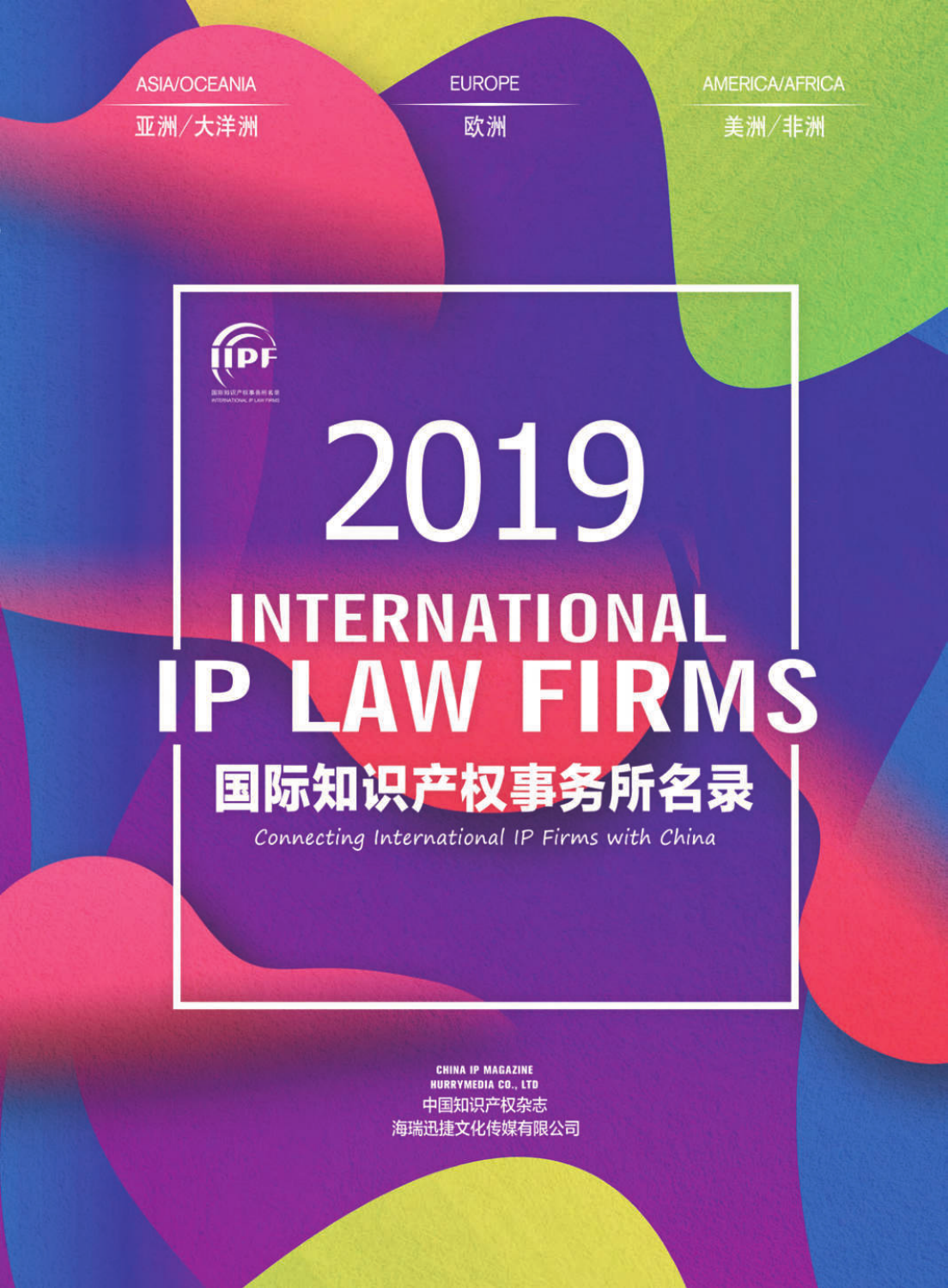## 泰国 Thailand



### 知识产权主管机关

#### **Department of Intellectual Property (DIP) Ministry of Commerce**

Add(地址): 563 Nonthaburi Road, Bangkrasor Muang Tel(电话): (66 2) 547 46 21-5 (66 2) 547 46 52 Fax(传真): (66 2) 547 46 51 (66 2) 547 46 96 E-mail(电子邮箱): Dipadmin@moc.go.th Web(网址): www.ipthailand.go.th/en/

#### **IP Firms Recommendation** 知识产权服务机构推荐

#### **International Legal Counsellors Thailand Ltd. ILCT**

Add(地址): 18th Floor, Sathorn City Tower, 175 South Sathorn Road, Tungmahamek, Sathorn, Bangkok 10120, THAILAND Tel(电话): 66 (0) 2679 6005 Fax(传真): 66 (0) 2679 6041 E-mail(电子邮箱): ipgroup@ilct.co.th Web(网址): www.ilct.co.th

#### **IP Firms List** 知识产权服务机构名单

#### **A**

 $60$ 

Ananda Intellectual Property ANEK GROUP  $A S A P I A W FIP M$ Ananda Intellectual Property (AIP) Apisith & Alliance Limited. Atherton Company Ltd.



http://www.chinaipmagazine.com/en/ ipfirm-country.asp?i\_a\_id=43

#### **IP Authorities IP OVERVIEW OF THAILAND (2019)**

**T** hailand has no formality requirement for obtaining copyright, authors are granted automatic protection upon the creation of the works. Under the Thai Copyright Act, copyrighted works include: cinematographic works, sound recordings, broadcasts and photographic works etc. Nonetheless, it is recommended that the author apply for a recordation with Thailand Department of Intellectual Property (DIP), it will take roughly 1 $\degree$  3 months to obtain a Thai Copyright Recordal.

At present, the Thai Government introduced 4 new amendments to the Thai Copyright Act. These proposed amendments, save for one, are still under consideration. The proposed amendments encompassed the following:

- · Effective: Improved accessibility to copyrighted works for the disabled;
- · Under consideration: Extended term of protection for photographic works;
- · Under consideration: Technological protection measures (TPMs);
- · Under consideration: Notice and Takedown procedure.

To conform Thailand's copyright practice to the Marrakesh Treaty, the Thai Government has made an amendment to further facilitate the disabled. The main purpose of this amendment is to provide exceptions for the reproduction, distribution and making available of copyrighted works to facilitate the disabled. Thailand has adopted a rule that would not only limit physical disabilities to those that prevents the disabled from holding and/or manipulating a book.

Additionally, photographic works will enjoy the term of protection for the life of the author and 50 years after his or her death. The extension of such protection term will result in a longer period for the copyright owner and its successors to benefit from the photographic works. Whereas, the term of protection for: audiovisual works, cinematographic works, sound recordings or broadcasts, photographic the protection remain as 50 years from the creation of such work, or 50 years after the first publication of the work.

The provision on technological protection measures (TPMs) for copyrighted works has also been amended in regard to anti-circumvention of such technology. A new section was added to prevent the tampering and/or disabling of TPMs. Moreover, another section was also added to impose punishment on any person who is found to facilitate the circumvention of TPMs.

Lastly, with the increased usage of social media, copyright infringement issues have become more prevalent in the Thai online society, these include infringement activities such as: live streaming of copyrighted contents (i.e. film, show or music) or unauthorized publication of comics/magazines, of which have become very common in online platforms. With the new Notice and Takedown procedure, copyright owners can file an infringement complaint with the internet service provider (ISP) directly. Assuming that the copyright owner filed the complaint in good faith, ISP is required to halt all communications of the alleged content and notify the alleged infringer of the takedown protocol. Following this, the alleged infringer will be allowed to file a counter-statement (optional), and the ISP will revive the blocked content within 15 days from the date of its receipt of the counter-statement. To prevent the ISP from doing so, the copyright owner is required to file a formal lawsuit against the alleged infringer before the Thai court within the prescribed period and notify the ISP accordingly. The new Notice and Takedown procedure is designed as a swift and cost-effective measure against online copyright infringement when compared to the long-drawn court process.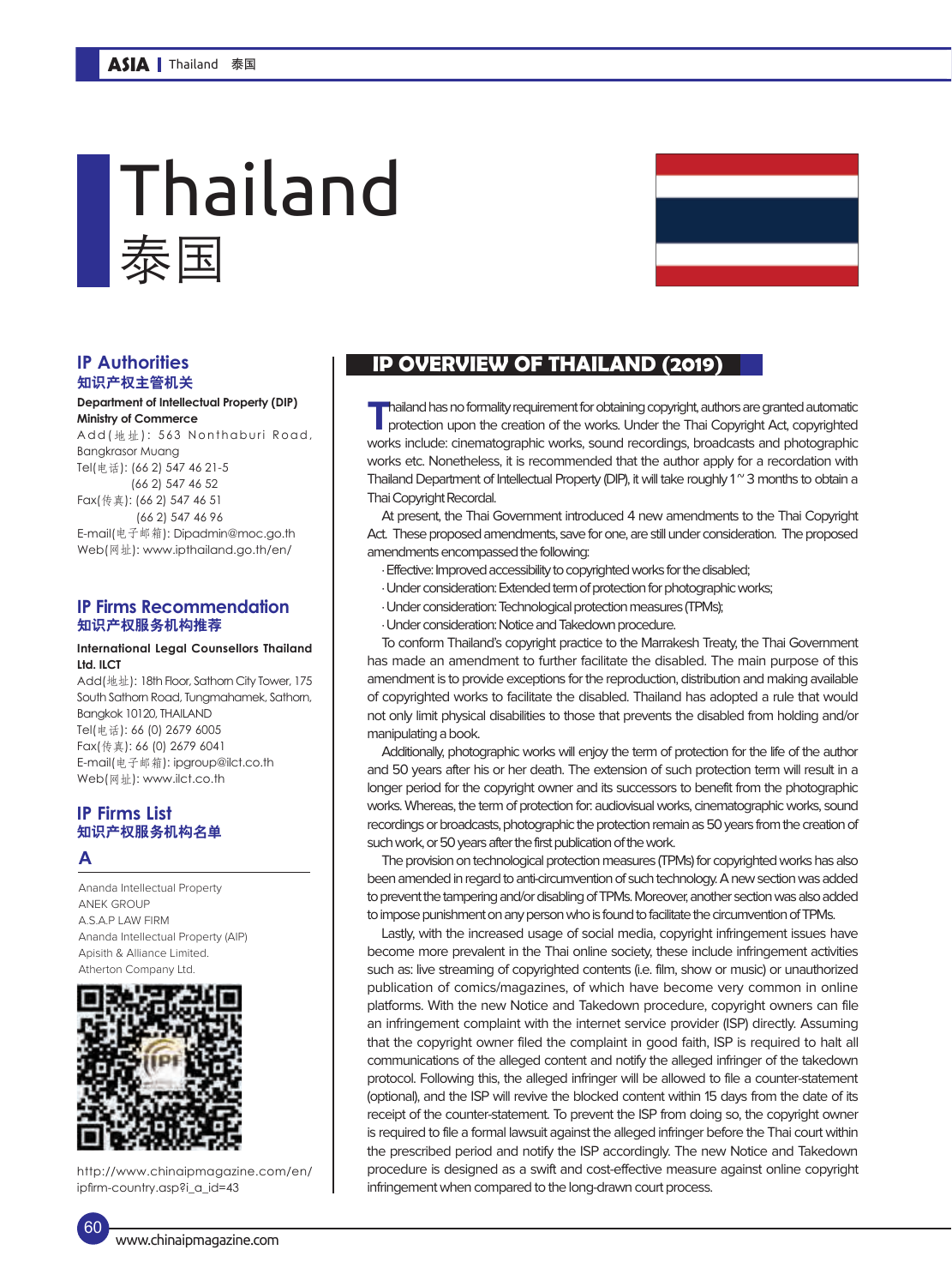#### **B**

Berberabe Santos & Quiñones

#### **C**

Chandler & Thong-EK Law Office Chaninat & Leeds Chavalit Finch & Partners CHAVALIT LAW GROUP CSBC Law Offices

#### **D**

Dej-Udom & Associates Domnern Somgiat & Boonma Law Office Ltd.

#### **F**

FBLP legal

#### **G**

Good, Wildman, Hegness & Walley

#### **H**

Herbert Smith (Thailand) Hunton & Williams Hutter & Dhira

#### **I**

International Legal Counsellors Thailand ILCT

#### **J**

John B. Marcin Juris International Law Office Jus Laws & Consult JWS Consulting Co., Ltd.

#### **K**

Kamase & Associates Kamthorn Surachet & Somsak Attorneys at Law Kasame & Associates Kelvin Chia Partnership KEN INTERNATIONAL LAW OFFICE Kitti Law Office



http://www.chinaipmagazine.com/en/ ipfirm-country.asp?i\_a\_id=43

#### **Patents**

Under the Thai Patent Act, right holders are able to file: Patent for Invention, Utility Model/ Petty Patent and Design Patent with Thailand Department of Intellectual Property (DIP).

Patent for Invention may be filed via Paris Convention within a 12- month deadline, or via PCT within a 30- month deadline. The typical timeline from filing till grant is 5 years with a formality and substantive examination requirements. To facilitate a smooth substantive process, it is recommended that a granted foreign corresponding application along with its search and examination report be submitted before DIP. After grant, should the patent remain of an economic value, right holder has the option of maintaining the patent by renewing it every consecutive year for the total of a 20-year period. In contrary, should the patent no longer be of an economic value, right holder may allow the patent to lapse by not renewing the patent.

Utility Model or Petty Patent may claim priority within 12 months from its priority application. Unlike Patent for Invention, Utility Model will only be subjected to a formality examination. Whereas an interested party may request a substantive examination within 1 year after the Utility Model has been published. The term of protection of Utility Model is 6 years and may be renewed twice (2 years each), making a total of 10 years.

Design Patent may also claim priority within 6 months from the priority application. For examination, Design Patent is subjected to both formality and substantive examination. The typical timeline for Design Patent from filing till grant is 1.5 ° 3 years. Similar to Patent of Invention, depending on the economic value, right holder has the choice to maintain the design patent by renewing it every consecutive year for the total of a 10-year period.

It should be noted that Thailand has a rather strict policy on patentable subject matters. Subjects including: natural organism or plant/animal extract, scientific method and theory, computer programs, method of diagnosis/treatment and invention contrary to public order/ good morals are not patent eligible. Despite this, it is possible to furnish a supplementary letter to DIP arguing the facts to overcome the above restrictions. For instance, restriction on natural organism or plant/animal extract can be overcome by illustrating man's intervention and elaborating the invention in a clear and concise manner. Moreover, a clear argument pointing out the technical effects of a computer program/computer application may surmount the unpatentable subject matter restrictions. Ultimately, with the right arguments, right holders can be sure to obtain a full patent protection in Thailand despite the strict regulations.

#### **Trademark**

Trademark application in Thailand can be filed via both conventional route and Madrid Protocol/International Registration (IR). For conventional route, a trademark application will generally take roughly 18 months from filing until registration. As for IR, it will usually take 18 months for Thailand Department of Intellectual Property (DIP) to issue a notification of refusal. In the absence of any refusals, IR application will proceed to publication and registration.

One important take away for Thai IR process is known as a "central attack". A central attack means that if a basic Thai application should be refused or a basic Thai registration should be cancelled within the five- year period of an IR, the IR will also become invalid. In a different circumstance, if an IR had already existed for a 5-year period, it will be considered as independent from the Thai application/registration regardless of any refusals or cancellations.

Most conventional trademark applications in Thailand will consist of a word, a device or the combination of both. Although, Thailand does allow the filing of non-conventional trademarks such as: sound, shape or picture, they are still rather difficulty obtain as there is a strict distinctive requirement in place. In accordance with the Thai regulations an applied mark must be distinctive and represent no relation to the applied goods or services. For example, generic words such as: clear or crystal will be refused if the applied goods consist of cosmetic or beauty products. Additionally, if a mark consists of both word and device, it is recommended that the device be made larger in proportion to the word to avoid a refusal. Moreover, stylization of a numeral or character mark may also decrease the likelihood of refusal.

Ultimately, to ensure a smooth prosecution and enforcement of intellectual property assets in Thailand, it is recommended that authors, right holders and owners seek appropriate assistance from experienced counsel.

61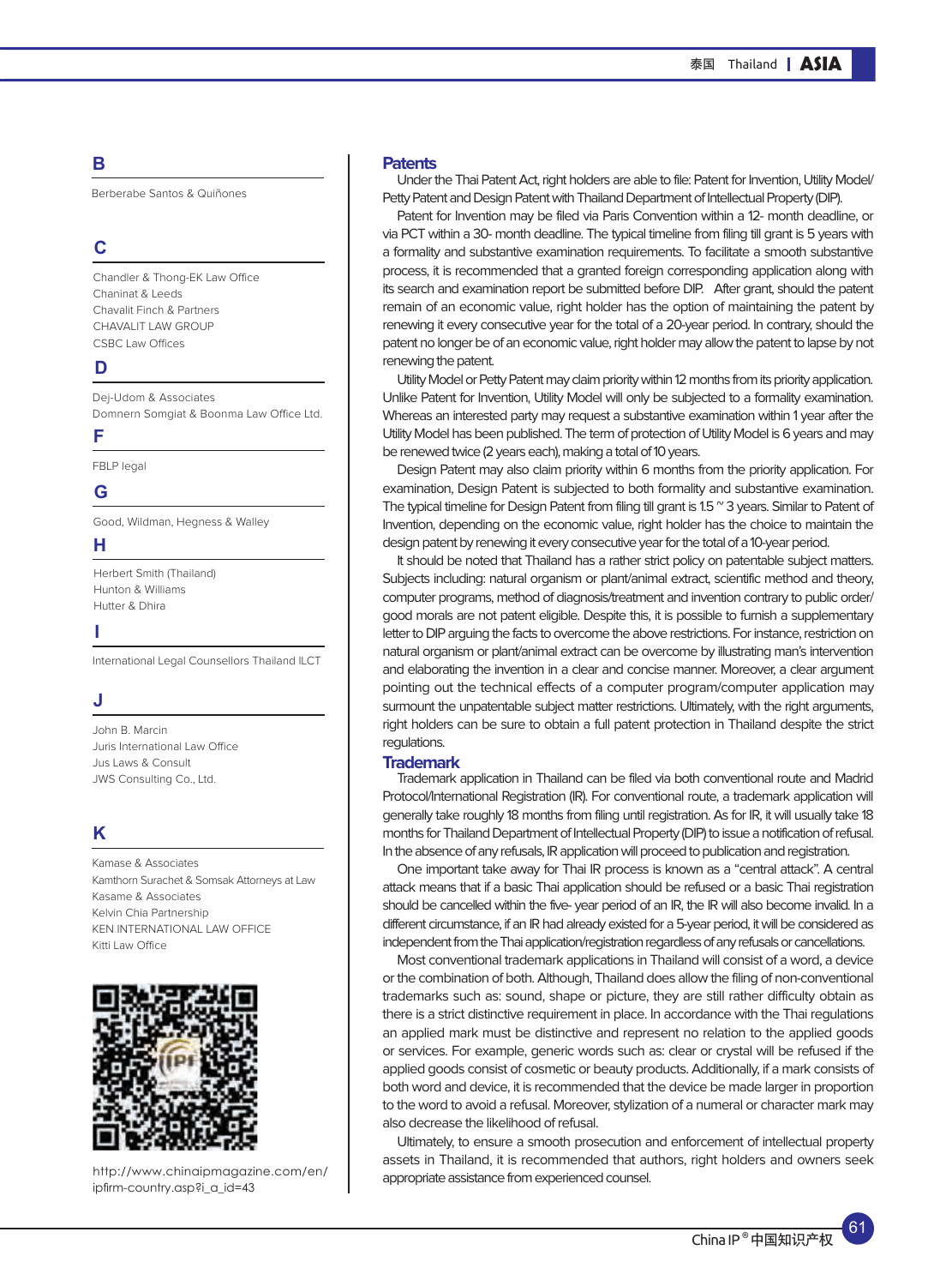#### **L**

Lawalliance Limited. LawfirmThai International LawPlus Ltd. Legal & Business Associates LEGAL CONNECT CO., LTD. Linklaters (Thailand) Ltd

#### **M**

Marut Bunnag International Law Office McWalden & Bailey Meiers Law Office LLC

#### **N**

Nagadatta & Doyle Ltd. Norton Rose Fulbright (Thailand) Limited

#### **P**

Pattaya Law Center

#### **Q**

Quantico Ltd.

#### **R**

Rouse & Co. International

#### **S**

S & I International Satyapon & Partners Limited. SCG LEGAL COUNSEL LIMITED. Seri Manop & Doyle Ltd. Siam Premier Siam Trademark Associates Sukonta Law Office Co., Ltd.

#### **T**

TGC Thailand Intellectual Property Law Office Thai Inter Lawyer Tilleke & Gibbins International Ltd.



http://www.chinaipmagazine.com/en/ ipfirm-country.asp?i\_a\_id=43

#### 泰国知识产权概况 (2019)

#### 版权

泰国没有注册版权的正式要求,作者在创作作品时获得自动保护。根据泰国版 权法,受版权保护的作品包括 :电影作品、录音、广播和摄影作品等。尽管如此, 也建议作者向泰国知识产权局(DIP)申请备案,获得泰国版权记录大约需要 1-3 个月。 目前,泰国政府对《泰国版权法》提出了 4 项新的修正案。这些拟议修正案,

除一项外,仍在审议之中。拟议修正案包括以下内容:

生效事项 :改善残疾人获得版权作品的机会 ;

审议事项:延长摄影作品的保护期;

审议事项 :技术保护措施(TPMs);

审议事项 :通知和拆卸程序。

为了使泰国的版权实践符合《马拉喀什条约》,泰国政府作出了一项修正,以 进一步便利残疾人。本修正案的主要目的是为复制、分发和提供受版权保护的作品 以方便残疾人提供例外。泰国通过了一项规则,不仅将身体残疾限制在那些阻止残 疾人持有和 / 或操纵书籍的人身上。

此外,摄影作品还享有作者终身和作者逝世后 50 年的保护期。这种保护期的 延长将使版权人及其继承人从摄影作品中受益的时间更长。而音像作品、电影作品、 录音、广播、摄影的保护期为创作之日起五十年,或者作品首次发表之日起五十年。

关于对受版权保护的作品采取技术保护措施(TPMs)的规定,在反规避此类技 术方面也作了修订。增加了一个新的部分,以防止篡改和 / 或禁用胎压监测系统。 此外,还增加了另一节,以惩罚任何被发现有助于规避胎压监测系统的人。

最后,随着社交媒体使用的增加,版权侵权问题在泰国网络社会中变得更加普 遍,其中包括侵权活动,例如 :有版权内容(即电影、表演或音乐)的直播或未经 授权出版漫画/杂志,其中已经成为非常普遍的在线平台。通过新的通知和撤销程序, 版权所有者可以直接向互联网服务提供商(ISP)提出侵权投诉。假设版权所有人真 诚地提出了投诉,ISP 必须停止所有关于所称内容的通信,并将撤销协议通知所称侵 权人。在此之后,被指控的侵权人将被允许提交反声明(可选),ISP 将在收到反声 明之日起 15 天内恢复被阻止的内容。为了防止 ISP 这样做, 版权所有人必须在规定 的期限内向泰国法院对被控侵权人提起正式诉讼, 并相应地通知 ISP。与漫长的法院 程序相比,新的通知和撤销程序是一种快速、成本效益高的打击网络版权侵权的措施。

#### 专利

根据泰国专利法,权利持有人可以向泰国知识产权部(DIP)申请 :发明专利、 实用新型 / 小专利和设计专利。

发明专利可以在 12 个月期限内通过巴黎公约申请,也可以在 30 个月期限内通 过 PCT 申请。从申请到批准的典型时间是 5 年, 有形式和实质性的审查要求。为促 进实质性程序的顺利进行,建议在 DIP 前提交一份已批准的外国相应申请及其检索 和审查报告。授予专利权后,如果该专利仍具有经济价值,权利人有权选择在连续 的 20 年内每年续展一次。相反,如果专利不再具有经济价值,权利人可以不更新专 利而允许专利失效。

实用新型或者小专利自优先权申请之日起 12 个月内可以要求优先权。与发明 专利不同,本实用新型只进行形式审查。鉴于利害关系方可以在本实用新型公布后 1 年内要求进行实质性审查。本实用新型的保护期为 6 年,可续期两次(每次 2 年), 共 10 年。

外观设计专利也可以在优先权申请之日起 6 个月内要求优先权。外观设计专利 审查分为形式审查和实质审查。外观设计专利从申请到授予的典型时间为 1.5~3 年。 与发明专利类似,权利人根据其经济价值的不同,可以选择每连续一年续展外观设 计专利,续展期为10年。

应当指出的是, 泰国对可申请专利的主题事项有着相当严格的政策。包括: 天 然生物或动植物提取物、科学方法和理论、计算机程序、诊断 / 治疗方法、违反公 共秩序 / 良好道德的发明等科目均不具备专利资格。尽管如此,还是有可能提供一 封补充信,说明克服上述限制的事实。例如,可以通过说明人类的干预并以清晰和 简洁的方式阐述本发明来克服对自然有机体或动植物提取物的限制。此外,指出计